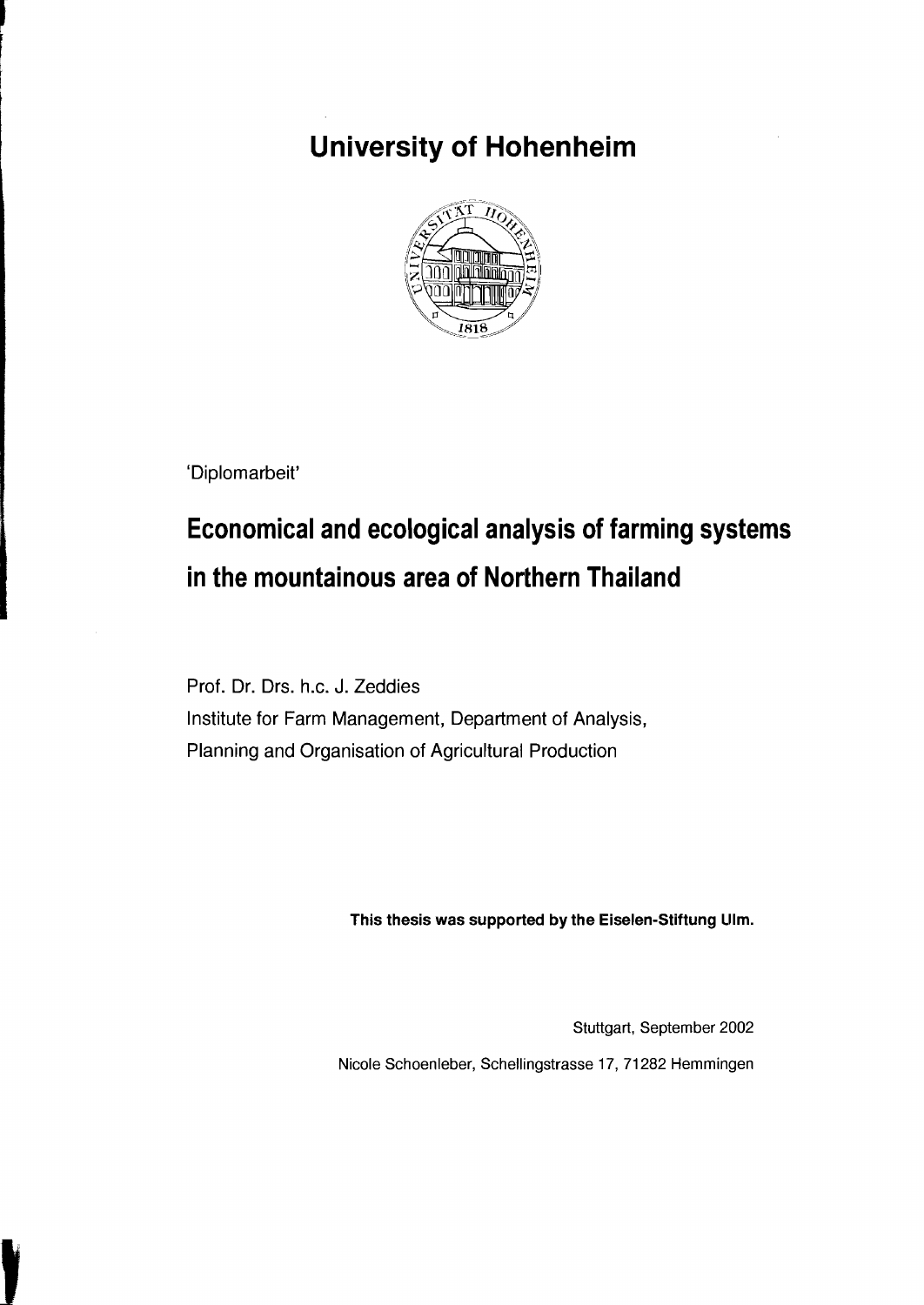## **7 Summary and future outlook**

Various ethnic minority groups living in the mountain regions of Northern Thailand, have been engaged in agriculture there for several decades. Above all, it was the Hmong, who cultivated, besides rice, opium in traditional shifting cultivation systems (swidden farming systems).

National programs in this area led to a crucial change of the agricultural structure, so that today market goods such as vegetables, fruits, and cut flowers are cultivated in intensive land use systems. The traditional opium cultivation, which constituted the main income source to mountain peasants in the region, was substituted by these intensive land use forms. Animal husbandry plays a minor role in generating income. It mainly serves as a source for individual needs as well as for religious purposes.

A high population increase of the ethnic minorities as weIl as the urge to cultivate smaller fields due to colonisation and missing rights of land use, increase the pressure of intensification on cultivated land. Exploitation and lasting damages to the soil structure in the forms of erosion and leaching of nutrients and pesticides are, in the long run, logical consequences. Due to the destruction of these resources, yields decrease and thus the income situation of farmers is appreciably worsened.

Therefore, it is the aim of this study to analyse the income situation as weIl as the sustainability of crop production methods of two surveyed villages, Ban Nong Hoi and Ban Buak Chan, and to point out possible solutions for an improvement of their situations Hoi, farm households predominantly grow vegetables and fruits. The cultivation is carried out on steep slopes, where erosion protection measures often are not found. **In** comparison to other villages in the region many of the farming systems in Nong Hoi are very weIl equipped with agricultural means of production. The equipment of the farm households reflects a higher standard of living in this village.

The Royal Project, a national organisation, resides in Nong Hoi. This organisation aims to improve of the living the standard of living of the rural population as well as to develop sustainable land use systems.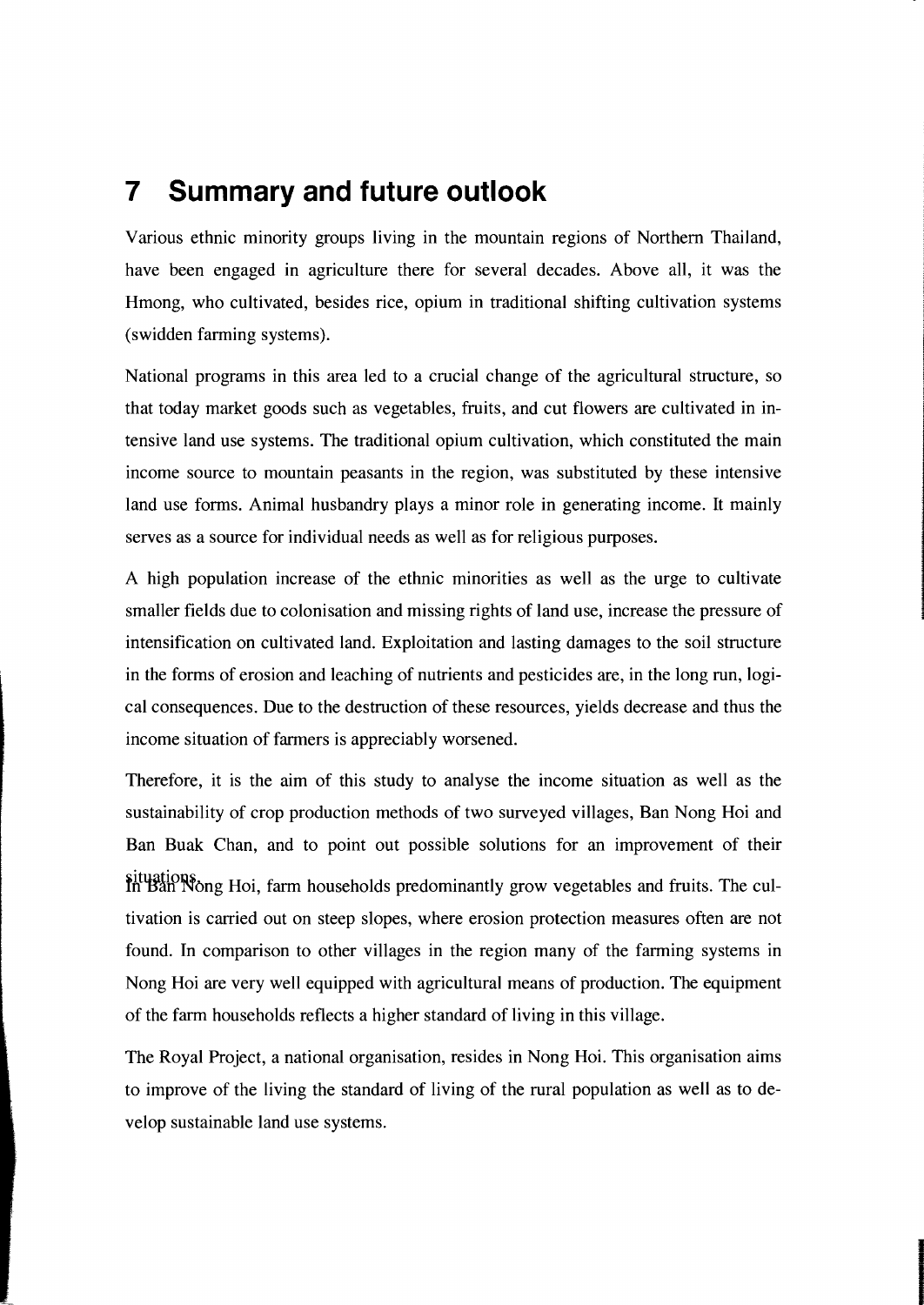In Ban Buak Chan, the second survey village, agriculture is characterised by the cultivation of cash crops such as vegetables, fruits, and cut flowers. Here, most farmers cultivate rice on tenure land to secure the supply of their own needs; however, the standard of living is not as high as in Ban Nong Hoi. Due to the lack of liquidity, farm households have fewer agricultural means of production. Some farmers are not able to cultivate all of their agricultural land.

In general, the income situation of the farming systems is subject to extreme fluctuations. Thus, farm incomes in the investigated area range from 972,000 Baht (ca. US \$ 22,800) to -89,000 Baht (ca. US \$ -2.100). Yet, taking a c10ser look, it becomes clear that the possible income is determined not only by farm size but also depends very strongly on technical as well as on marketing-typical structures.

Regarding farm size as one production factor it becomes obvious that unclarified land rights led to a situation, in which many plots are not available for agriculture anymore due to afforestation measures or the allocation as nature reserves. The decrease of agricultural land led to an overstressing of soil by intensified cultivation of cash crops. The access to land titles through allocation of citizenship to ethnic minorities would settle the rights of land use.

Likewise, the access to formal credits is difficult because of nonexistent nationality rights of ethnic minority groups. Farmers do not have the chance to purchase agricultural land as long as they do not have anational identity. Lack of liquidity prevents them from managing a market-oriented plant production in some farming systems. Granting credits to farmers by cooperation of banks and national institutions (e.g. cooperation of the Royal Project and the Bank of Agriculture and Agricultural Cooperatives) is limited to only small credit sums. These are often not sufficient for developing optimal production in farming.

In order to improve technical structures, an increased demand for agricultural extension services exists particularly in economics and marketing. The offer of extension services in plant production methods seems to be relatively weakly defined. Although there is a plant cultivation research station in Ban Nong Hoi, which is jointly led by the Royal Project station and the Chiang May University, plant-structural knowledge can however, usually be conveyed only by the direct cooperation of farmers with institutions.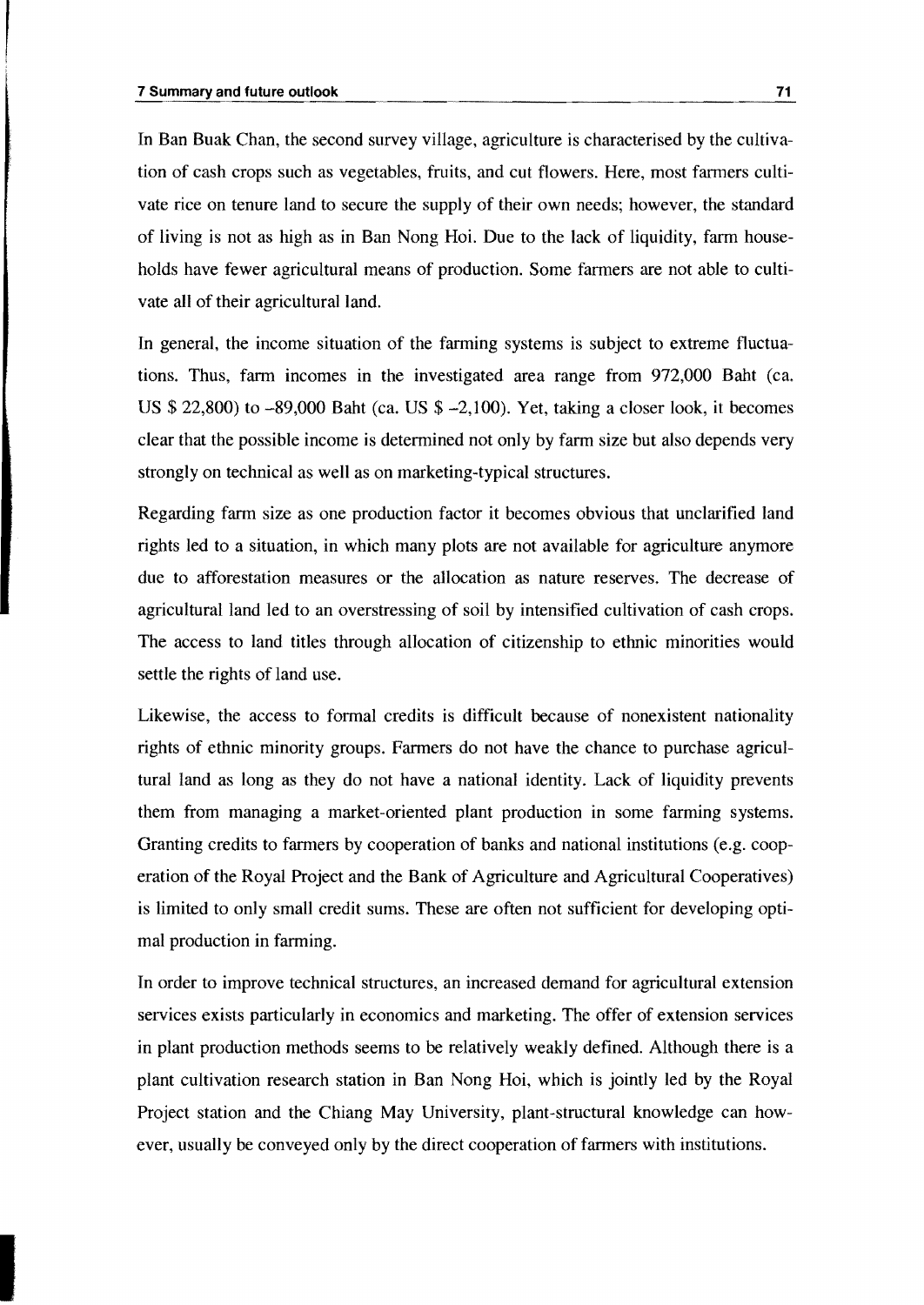In order to ensure lasting income security in farming systems, a diversification of plant production systems seems to be appropriate. A diverse cultivation structure prevents financial losses through the independence from the high risks of harvesting monocultures as well as from market price fluctuations. In the examined enterprises, it was stated that a frequent cultivation of unilateral crops does not cover the possible maximum gross margins. In the long run, a flexible production structure is of an extraordinary importance to ensure or even improve amounts of and duration of farm incomes.

Direct local support by national or international organisations is regarded as favourable for rural development. Farmers in Ban Nong Hoi who are members of the Royal Project have the possibility to market their products locally; hence, farmers can save substantial costs for transportation and marketing. In addition, farmers can receive means of production free of interest via a joint venture: they pay for the means with the delivery of harvested cash crops.

Due to an increasing land scarcity some agricultural enterprises are forced to achieve an alternative non-agricultural income to secure livelihood. Thus, it is of great importance to create additional jobs in the sectors of industry and service apart from the primary sector agriculture.

Agricultural production systems effect the environment negatively due to their intensive forms of management. An indication of this tendency is the impact of nitrogen on ground- and surface waters, which can be caused by leaching because of excessive application of fertilisers. Therefore, nutrient application and nutrient requirements of individual plant production systems were examined closely.

On the basis of nitrogen balances, it was determined to which extent an excessive application of nitrogen fertiliser contributes to soil damage as a production factor and a natural resource.

It was stated that, in general, a surplus supply of mineral nitrogen can be found within all examined crop production systems of the investigated farming systems. For an objective approach to the result, extreme climatic conditions in the study region must be considered, e.g. prevailing monsoon-like rainfalls, and thus much nitrogen is lost through leaching without being tapped for plants at all.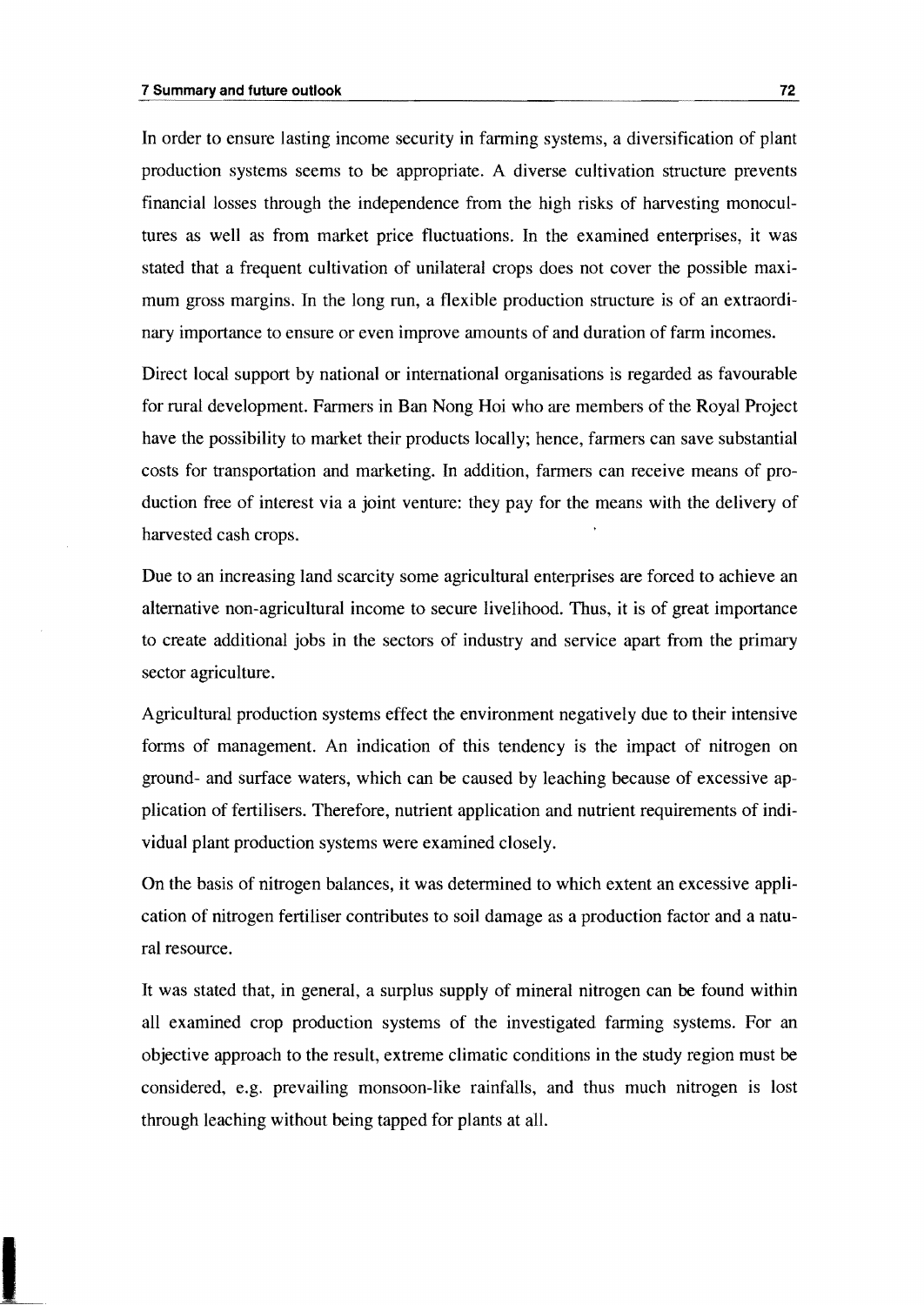To avoid an inappropriate and surplus application of nutrients in the plant production systems, it would meaningful to educate farmers in areas of ecologically sustainable crop production methods. In particular, the cultivation of cover crops offers a practiceoriented and economical possibility to reduce the risks of leaching nitrate nitrogen as well as the risk of erosion on extremely steep slopes. Moreover, in order to measure  $N_{\text{min}}$ -contents of soils at the beginning of vegetation simple and long-term methods of analysis should be found. However, chemical analyse of soil are relatively expensive and, in mountainous regions not possible in nearby institutions. The conception of a 'fertilisation window<sup>13,</sup> would be a simple method and a first step. Increased erosion problems on steep slopes could be decreased or even avoided by protective measures such as establishing of terraces or planting erosion protection strips or hedges.

In particular, a clear representation of the resulting environmental problems as well as their of possible solutions should be explained to farmers in detail on the part of national and international organisations. In the future the development of ecologically and economically sustainable land use systems must be enforced in such a way that a longterm security of yield and income can be ensured within the farming systems.

<sup>&</sup>lt;sup>13</sup> As a 'fertilisation window' a small part is to be marked on the cultivated plot. In this area no nitrogen fertiliser has to be applied. The demand of nitrogen can be assessed by comparing differences in growth and leaf colour of the 'fertilisation window' and the normal cultivated plot. Thus, a N-application can be eventually increased or reduced.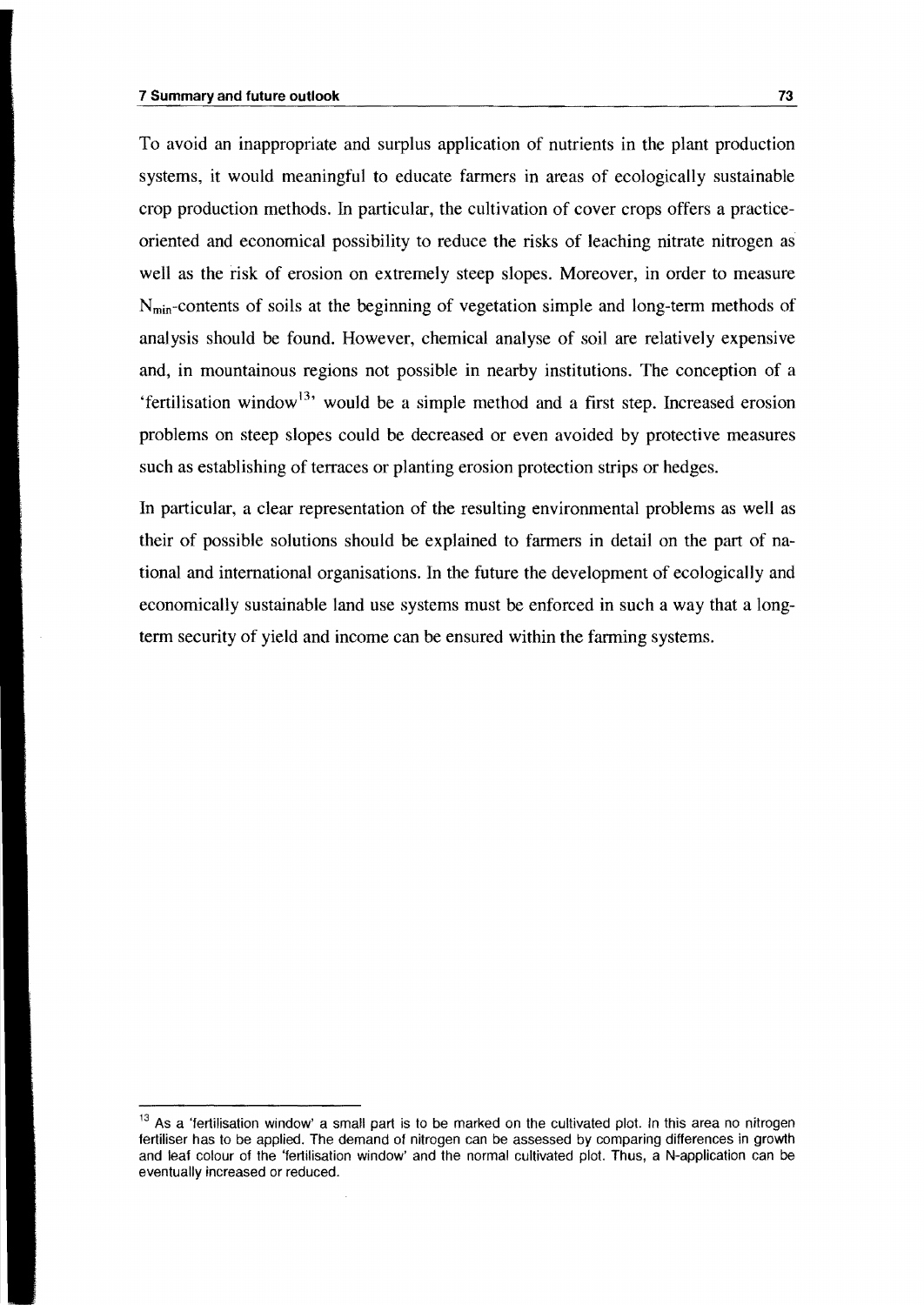## **8 Zusammenfassung und Ausblick**

In den Bergregionen im Norden Thailands leben verschiedene ethnische Minderheiten, die dort seit mehreren Jahrzehnten Landwirtschaft betreiben. Vor allem waren es Angehörige der Hmong, die früher neben Reis auch Opium in traditionellen Wanderfe1dbausystemen (swidden farming system) kultiviert haben.

Staatliche Programme haben die dortige Landwirtschaftsstruktur entscheidend verändert. Mittlerweile wird in intensiver Landnutzung Marktfruchtanbau betrieben, wie zum Beispiel Gemüse-, Obst- und Schnittblumenerzeugung. Diese haben den traditionellen Opiumanbau, der die eigentliche Haupteinkommensquelle der Bergbauern in der Region darstellte, weitestgehend substituiert. Die Tierhaltung spielt bezüglich der Einkommenserwirtschaftung eine eher untergeordnete Rolle. Hauptsächlich dient sie zur Versorgung des Eigenbedarfs sowie zu religiösen Zwecken.

Starker Bevölkerungszuwachs der dort lebenden Ethnien und der Zwang zur Bewirtschaftung immer kleineren Flächen, durch Landnahmen und fehlenden Landnutzungsrechten, erhöhen den Intensivierungsdruck auf die Fläche. Raubbau und dauerhafte Schäden an Bodenstrukturen in Form von Erosion, Nähstoff- und Pestizidauswaschung sind letztlich logische Konsequenzen. Durch die Zerstörung dieser Strukturen gehen Flächenerträge zurück und verschlechtern die Einkommenssituation der Landwirte zusehends.

Ziel der Studie ist es daher, die Einkommenssituation sowie die Nachhaltigkeit der Landnutzungssysteme in den beiden Dörfern, Ban Nong Hoi und Ban Buak Chan, analysieren und eventuelle Lösungsansätze zur Situationsverbesserung aufzuzeigen.

In Ban Nong Hoi werden in landwirtschaftlichen Betrieben überwiegend Gemüse sowie Früchte kultiviert. Der Anbau erfolgt an Steilhängen, an denen oft keine Erosionsschutzmaßnahmen getroffen werden. Viele der landwirtschaftlichen Betriebe sind hier im Vergleich zu anderen Dörfern in der Untersuchungsregion sehr gut mit landwirtschaftlichen Produktionsmitteln ausgestattet. Der gesteigerte Lebensstandard dieses Dorfes spiegelt sich auch in der Ausstattung der Haushalte wider.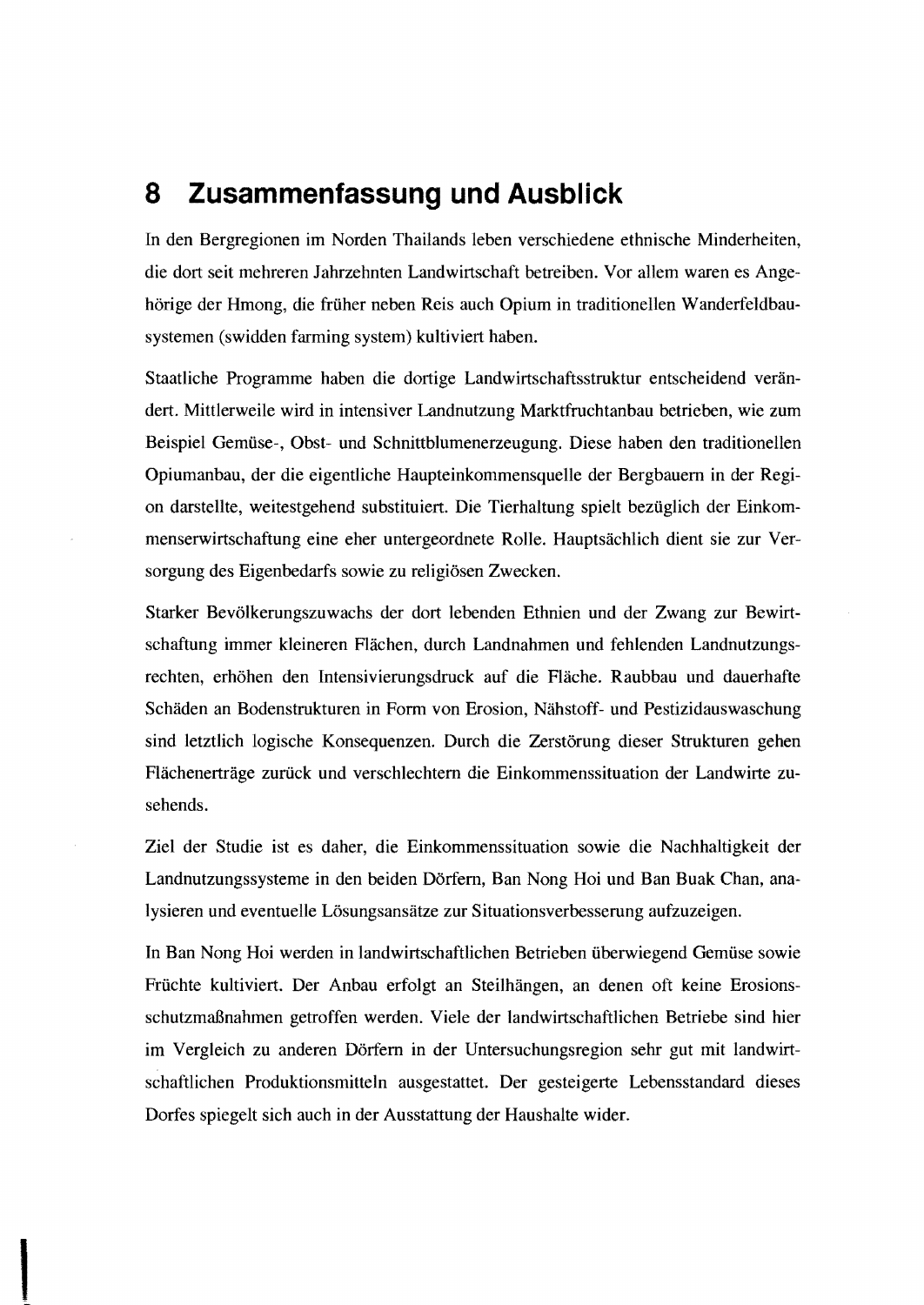In diesem Dorf ist als staatliche Organisation das Royal Project ansässig, welches als Hauptziele die Verbessung des Lebensstandards der Landbevölkerung sowie die Entwicklung nachhaltiger Landnutzungssysteme anstrebt.

Im zweiten Untersuchungsdorf, Ban Buak Chan, ist die Landwirtschaft von Marktfruchtanbau wie Gemüse-, Obst und Schnittblumen geprägt. Zur Sicherstellung der Eigenversorgung wird von den meisten Betrieben in diesem Dorf Reis auf zugepachteten Flächen angebaut. Der Lebensstandard ist im Vergleich zu Ban Nong Hoi jedoch deutlich niedriger. Den Betrieben stehen aus Liquiditätsmangel wesentlich weniger landwirtschaftliche Produktionsmittel zur Verfügung und einige Farmer sind nicht in der Lage ihre gesamte landwirtschaftliche Fläche zu bewirtschaften.

Gesamtheitlich betrachtet unterliegt die Einkommenssituation der landwirtschaftlichen Betriebe extremen Schwankungen. So weisen die Betriebseinkommen in der untersuchten Region eine Spanne von 972,000 Baht (ca. US \$ 22,800) bis -89,000 Baht (ca. US \$ -2,100) aus. Bei näherer Betrachtung wird allerdings deutlich, dass das zu erwirtschaftende Einkommen nicht al1ein von der Betriebsgröße bestimmt wird, sondern sehr stark von produktionstechnischen sowie vermarktungstypischen Strukturen abhängt.

Bei näherer Betrachtung des Faktors Betriebsgröße wird offensichtlich, dass ungeklärte Landnutzungsrechte zu einer Situation geführt haben, in der viele Flächen durch Aufforstungsmaßnahmen oder Zuteilung als Naturschutzgebiet für die Landwirtschaft nicht mehr zur Verfügung stehen. Die Verringerung der landwirtschaftlichen Nutzfläche führte zu einer Überbeanspruchung der Böden durch intensivierten Anbau von Gemüse-, Obst- sowie Schnittkulturen. Der Zugang zu Landtiteln durch Vergabe von Staatsbürgerschaften an ethnische Minderheiten würde die Landnutzungsrechte transparenter gestalten.

Der Zugang zum formellen Kreditmarkt ist durch fehlende Staatsbürgerschaften ebenfalls erschwert. Die Landnutzer haben keine Möglichkeiten landwirtschaftliche Fläche käuflich zu erwerben. Liquiditätsmangel verhindert in einigen landwirtschaftlichen Betrieben eine marktorientierte Pflanzenproduktion zu betreiben. Die Bereitstellung von Krediten an Landwirte über staatliche Kooperationen mit Banken (z.B. Royal Project und Bank of Agriculture and Agricultural Cooperatives) beschränkt sich auf Kredit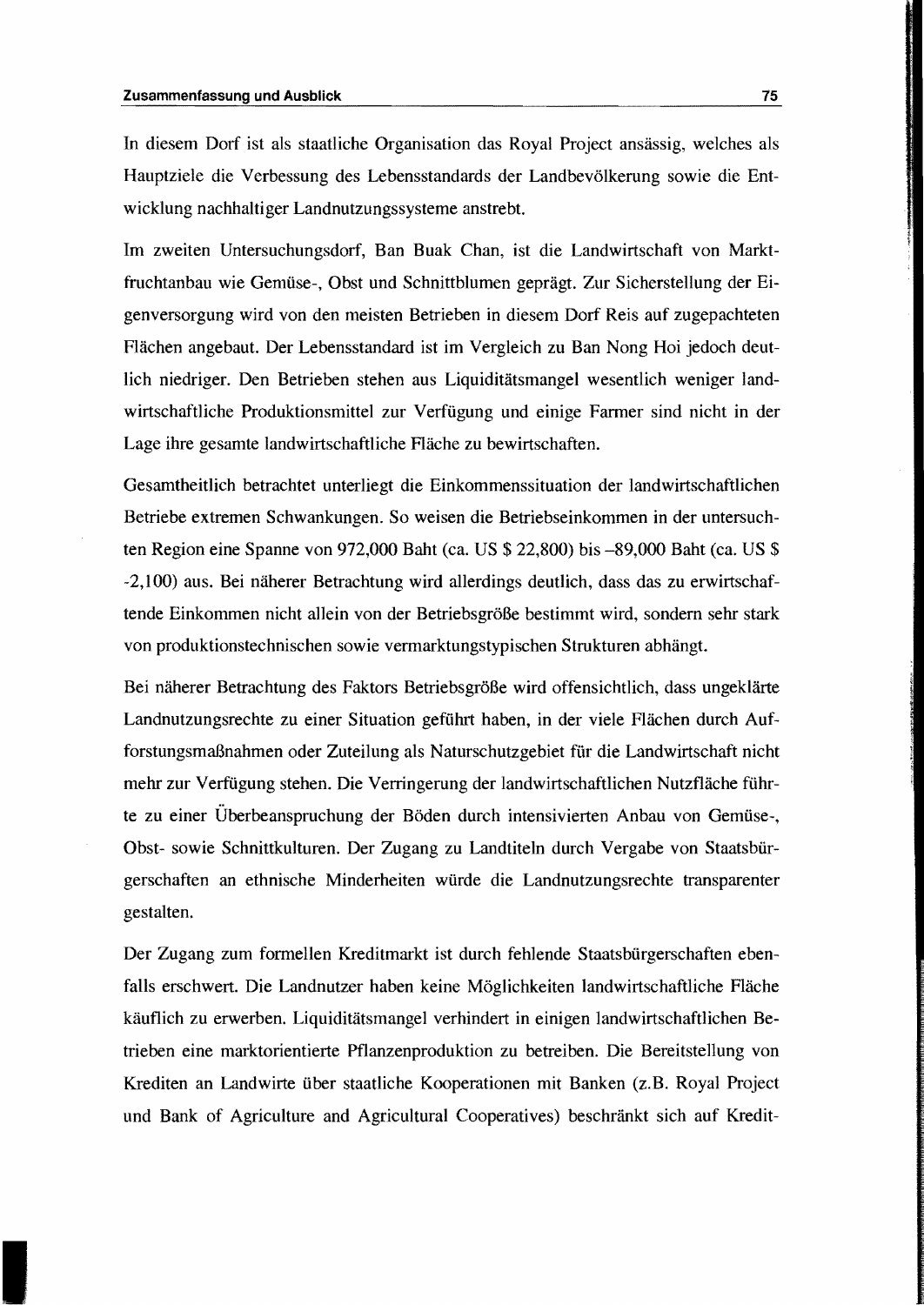summen in geringer Höhe, die oft nicht ausreichen eine optimale Produktions struktur aufzubauen.

Um die produktionstechnischen Strukturen zu verbessern, besteht in den Betrieben erhöhter Beratungsbedarf vor allem in betriebs- und marktwirtschaftlichen Fragen. Das Angebot von Beratungen im pflanzenbaulichen Bereich scheint im Moment relativ schwach ausgeprägt zu sein. Es existiert zwar eine pflanzenbauliehe Versuchsstation in Ban Nong Hoi, die gemeinschaftlich von der Royal Project Station sowie der Chiang Mai University geführt wird, pflanzebauliches Wissen kann aber meist nur bei direkter Zusammenarbeit zwischen Landwirten und Institution übermittelt werden.

Um eine langfristige Einkommenssicherung der landwirtschaftlichen Betriebe zu gewährleisten, ist es sicherlich sinnvoll die pflanzenbauliehe Produktionsstruktur zu diversifizieren. Eine vielfältige Anbaustruktur verhindert eine Verminderung von Einkommensverlusten durch Unabhängigkeit von hohen Ernterisiken bei Monokulturen sowie Marktpreisschwankungen oder -einbrüchen. In den untersuchten Betrieben wurde dies bezüglich festgestellt, dass häufig einseitig Kulturen angebaut werden, die nicht die maximal möglichen Deckungsbeiträge ausschöpfen. Auf längere Sicht ist eine flexible Produktionsstruktur von außerordentlicher Bedeutung, um die dortigen Betriebeseinkommen in Höhe und Langfristigkeit sichern oder sogar verbessern zu können.

Die Unterstützung durch nationale oder internationale Organisationen direkt vor Ort, wurde als vorteilhaften für die ländliche Entwicklung angesehen. In Ban Nong Hoi haben Landwirte, die Mitglied im Royal Project sind, die Möglichkeit, ihre Erzeugnisse direkt vor Ort zu vermarkten. Dadurch lassen sich für die Landwirte erhebliche Kosten für Transport und Vermarktung einsparen. Zusätzlich können dem Landwirt über eine Art Jointventure vorab Produktionsmittel zinslos zur Verfügung gestellt werden, die bei Lieferung der Ernteerzeugnisse verrechnet werden.

Durch zunehmende Landknappheit wird in einigen landwirtschaftlichen Betrieben die Erwirtschaftung eines außerbetrieblichen Einkommens zur Sicherung des Lebensunterhaltes als Alternative immer mehr an Bedeutung gewinnen. Somit sollte versucht werden, neben dem primären Sektor Landwirtschaft, zusätzlich Arbeitsplätze in den Sektoren Industrie und Dienstleistung zu schaffen.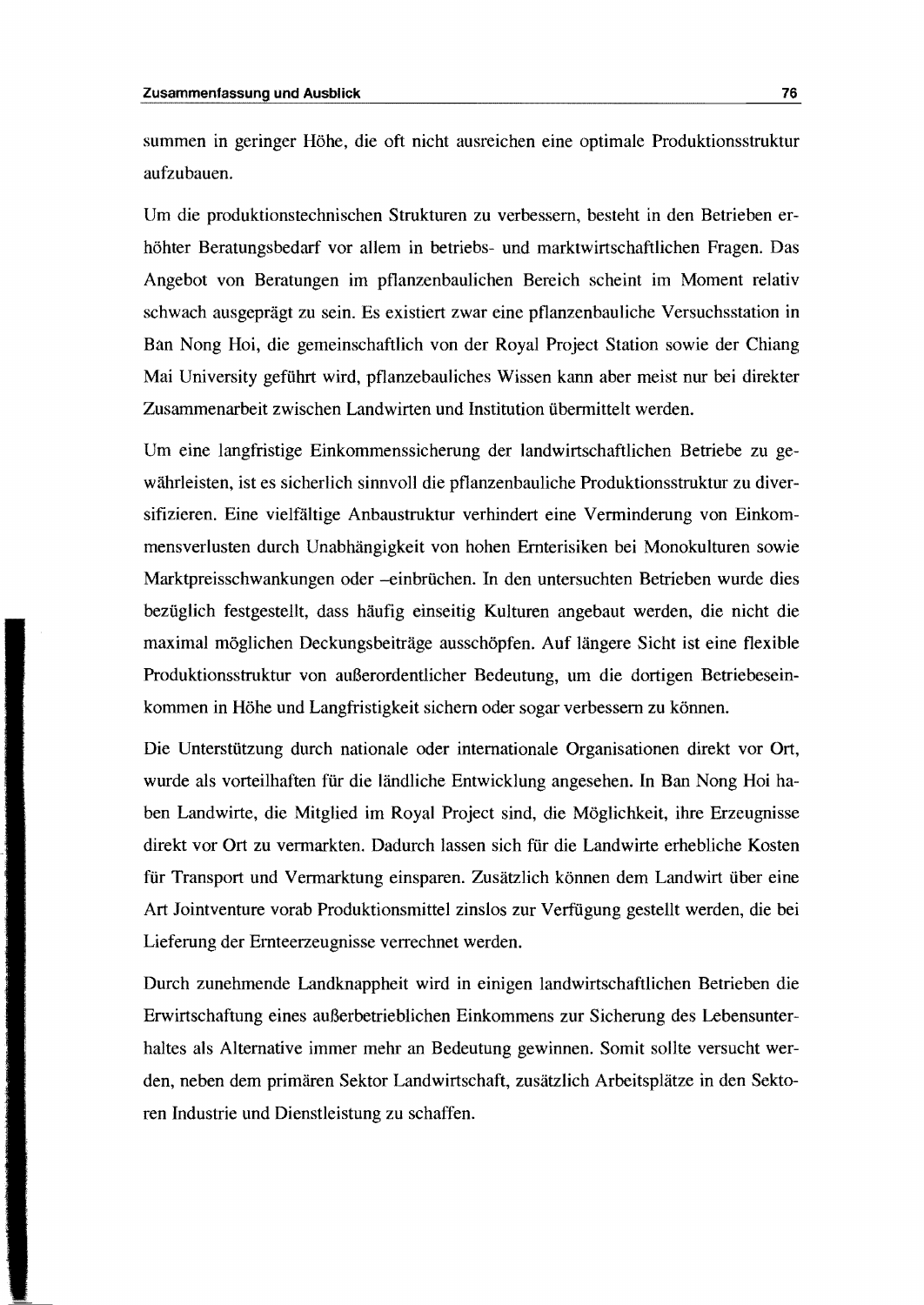Die landwirtschaftlichen Produktions systeme haben durch ihre intensiven Bewirtschaftungsformen mittlerweile negative Auswirkungen auf die Umwelt. Als typischer Indikator für diese Tendenz gelten Stickstoffbelastungen in Grund- und Oberflächengewässer, die durch Auswaschung von überhöht ausgebrachten Düngemitteln verursacht werden können. Näher untersucht wurden deshalb die Nährstoffapplikation und Nährstoffentzüge einzelner pflanzenbaulicher Produktionsverfahren. Für eine objektive Betrachtung der Ergebnisse ist allerdings Grundvoraussetzung, die klimatischen Besonderheiten mit zu berücksichtigen.

Anhand aufgestellter Stickstoffbilanzen wurde ermittelt, inwiefern eingesetzte Düngermittel durch eine überhöhte Zufuhr an Stickstoff zu einer Schädigung der Produktionsfaktor Boden beitragen.

Es wurde festgestellt, dass generell eine Überversorgung an mineralischen Stickstoff über alle untersuchten Kulturen hinweg in den untersuchten Betrieben anzutreffen ist. Bei der Betrachtungsweise des Ergebnisses ist jedoch zu beachten, dass in der Untersuchungsregion extreme Witterungsbedingungen, d.h. monsunartige Regenfälle vorherrschen und viel Stickstoff direkt durch Auswaschung verloren geht, ohne der Pflanze überhaupt zur Verfügung zu stehen.

Zur Vermeidung solcher fehlerhaften und überschüssigen Nährstoffversorgung der Pflanzen, wäre es sinnvoll Landwirte im Bereich ökologisch nachhaltiger Pflanzenbauverfahren zu schulen. Insbesondere bietet der Anbau von Zwischenfrüchten, mit einer ganzjährig geschlossenen Pflanzendecke, eine praxistaugliche und kostengünstige Möglichkeit, das Auswaschungsrisiko von Nitratstickstoff sowie Erosion an extremen Steillagen zu reduzieren. Des weiteren sollten einfache und langfristige Methoden gefunden werden, um N<sub>min</sub>-Gehalte der Böden schon zu Vegetationsbeginn zu bestimmen. Da chemische Bodenanalysen allerdings relativ teuer sind und Landwirten in Berglagen nicht in nächster Nähe ermöglicht werden können, wäre das Anlegen eines Düngfensters<sup>14</sup> eine einfache Methode und ein erster Fortschritt. Erhöhte Erosionsprobleme an Steillagen könnten durch Maßnahmen wie Anlegen von Terrassen. Erosionsschutzstreifen oder -hecken vermindert oder sogar vermieden werden.

<sup>&</sup>lt;sup>14</sup> Als Düngefenster wird auf der bewirtschafteten Fläche ein kleines Teilstück markiert, auf dem keine N-Düngung erfolgt. Am Unterschied zwischen Wachstum und Blattfarbe im Düngefenster und der gedüngten Fläche kann die N-Versorgung abgeschätzt und eventuell erhöht oder reduziert werden.